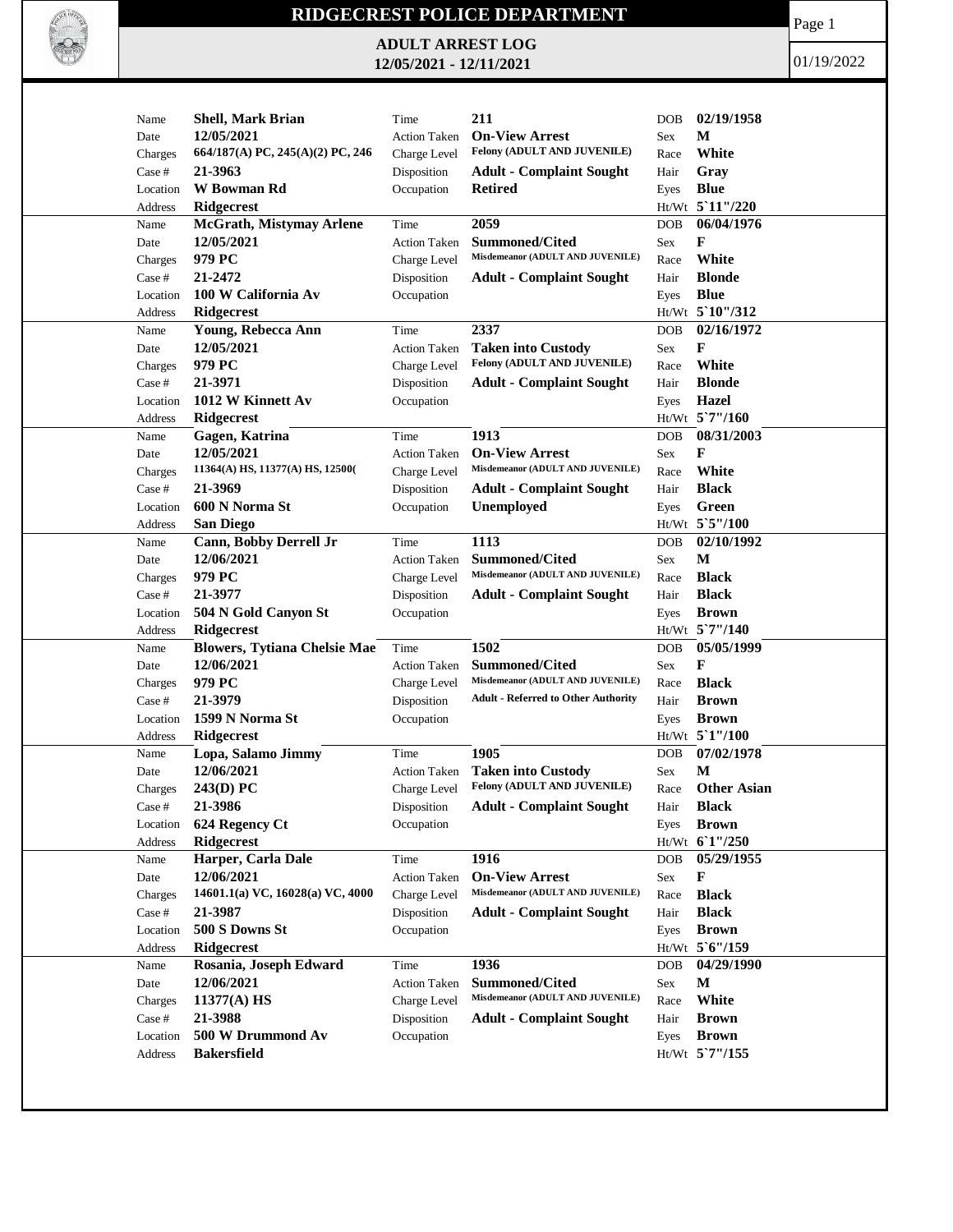## **ADULT ARREST LOG for 12/05/2021 - 12/11/2021 Page 2**

| Name            | <b>Walters, Cheyenne Marie</b>                       | Time                | 1242                                                      | DOB.       | 06/22/1997                     |
|-----------------|------------------------------------------------------|---------------------|-----------------------------------------------------------|------------|--------------------------------|
| Date            | 12/06/2021                                           | <b>Action Taken</b> | <b>Summoned/Cited</b>                                     | Sex        | F                              |
| Charges         | 14601.1(a) VC, 979 PC                                | Charge Level        | Misdemeanor (ADULT AND JUVENILE)                          | Race       | White                          |
| Case #          | 21-3978                                              | Disposition         | <b>Adult - Released</b>                                   | Hair       | <b>Black</b>                   |
| Location        | 100 W Ridgecrest Blvd                                | Occupation          |                                                           | Eyes       | <b>Blue</b>                    |
| Address         | <b>Ridgecrest</b>                                    |                     |                                                           |            | Ht/Wt 5'3"/120                 |
| Name            | Thigpen, Vincent Lee                                 | Time                | 706                                                       | DOB        | 07/24/1995                     |
| Date            | 12/07/2021                                           | <b>Action Taken</b> | <b>On-View Arrest</b>                                     | Sex        | М                              |
| Charges         | <b>Outside Warr. - F</b>                             | Charge Level        | Felony (ADULT AND JUVENILE)                               | Race       | White                          |
| Case #          | 21-3990                                              | Disposition         | <b>Adult - Referred to Other Authority</b>                | Hair       | <b>Blonde</b>                  |
| Location        | 200 S Valley St                                      | Occupation          |                                                           | Eyes       | Green                          |
| Address         | <b>Trona</b>                                         |                     |                                                           |            | Ht/Wt 5'6"/205                 |
| Name            | <b>Oreilly, Steven Timothy</b>                       | Time                | 2246                                                      | <b>DOB</b> | 01/26/1987                     |
| Date            | 12/07/2021                                           | <b>Action Taken</b> | <b>Taken into Custody</b>                                 | Sex        | M                              |
| Charges         | 979 PC                                               | Charge Level        | Felony (ADULT AND JUVENILE)                               | Race       | White                          |
| Case #          | 21-4001                                              | Disposition         | <b>Adult - Referred to Other Authority</b>                | Hair       | <b>Brown</b>                   |
| Location        | E Ridgecrest Bl/S County Line Rd                     | Occupation          | <b>Unemployed</b>                                         | Eyes       | <b>Hazel</b>                   |
| Address         | Trona                                                |                     |                                                           |            | Ht/Wt 6'4"/210                 |
| Name            | Doss, Angelique Doris                                | Time                | 2203                                                      | DOB        | 02/10/1993                     |
| Date            | 12/07/2021                                           | <b>Action Taken</b> | <b>Summoned/Cited</b>                                     | Sex        | F                              |
| Charges         | 979 PC                                               | Charge Level        | Misdemeanor (ADULT AND JUVENILE)                          | Race       | <b>Black</b>                   |
| Case #          | 21-4000                                              | Disposition         | <b>Adult - Complaint Sought</b>                           | Hair       | <b>Black</b>                   |
| Location        | N Chelsea Av/E Ward Av                               | Occupation          |                                                           | Eyes       | <b>Brown</b>                   |
| Address         | <b>Ridgecrest</b>                                    |                     |                                                           |            | Ht/Wt 5`8"/160                 |
| Name            | Ugalderuiz, Armando                                  | Time                | 2203                                                      | <b>DOB</b> | 05/13/1980                     |
| Date            | 12/07/2021                                           | <b>Action Taken</b> | <b>Summoned/Cited</b>                                     | Sex        | М                              |
| Charges         | 979 PC                                               | Charge Level        | Misdemeanor (ADULT AND JUVENILE)                          | Race       | Hispanic                       |
| Case #          | 21-2297                                              | Disposition         | <b>Adult - Complaint Sought</b>                           | Hair       | <b>Black</b>                   |
| Location        | N Chelsea Av/E Ward Av                               | Occupation          |                                                           | Eyes       | <b>Brown</b>                   |
| Address         | <b>Ridgecrest</b>                                    |                     |                                                           |            | Ht/Wt 5`7"/130                 |
| Name            | Miller, Christina Francis Ruth Time                  |                     | 2300                                                      | DOB        | 03/06/1978                     |
| Date            | 12/07/2021                                           | <b>Action Taken</b> | <b>Summoned/Cited</b>                                     | Sex        | F                              |
| Charges         | 459.5(A) PC, 979 PC                                  | Charge Level        | Misdemeanor (ADULT AND JUVENILE)                          | Race       | White                          |
| Case #          | 21-4002                                              | Disposition         | <b>Adult - Complaint Sought</b>                           | Hair       | <b>Brown</b>                   |
| Location        | 201 E Bowman Rd                                      | Occupation          |                                                           | Eyes       | <b>Blue</b>                    |
| Address         | <b>Inyokern</b>                                      |                     |                                                           |            | Ht/Wt 5`8"/220                 |
| Name            | <b>Feaselman, Jeffery Lee</b>                        | Time                | 1936                                                      | <b>DOB</b> | 04/12/1987                     |
| Date            | 12/07/2021                                           | <b>Action Taken</b> | <b>Taken into Custody</b>                                 | Sex        | $\mathbf{M}$                   |
| Charges         | $148(A)(1)$ PC                                       | Charge Level        | Misdemeanor (ADULT AND JUVENILE)                          | Race       | White                          |
| Case #          | 21-3998                                              | Disposition         | <b>Adult - Complaint Sought</b>                           | Hair       | <b>Blonde</b>                  |
| Location        | 240 S Greenlawn St                                   | Occupation          |                                                           |            | <b>Blue</b>                    |
| Address         | Ridgecrest                                           |                     |                                                           | Eyes       | Ht/Wt 5`8"/135                 |
| Name            | Miller, Christina Francis Ruth Time                  |                     | 2300                                                      | DOB        | 03/06/1978                     |
| Date            | 12/07/2021                                           | <b>Action Taken</b> | <b>Summoned/Cited</b>                                     | Sex        | F                              |
| Charges         | 979 PC                                               | Charge Level        | Misdemeanor (ADULT AND JUVENILE)                          | Race       | White                          |
| Case #          | 21-3107                                              | Disposition         | <b>Adult - Released</b>                                   | Hair       | <b>Brown</b>                   |
| Location        | 201 E Bowman Rd                                      | Occupation          |                                                           | Eyes       | <b>Blue</b>                    |
|                 |                                                      |                     |                                                           |            | Ht/Wt 5`8"/220                 |
| Address<br>Name | <b>Inyokern</b><br><b>Blumberg, Jeffery Lawrence</b> | Time                | $\overline{55}$                                           | DOB        | 01/03/1957                     |
|                 | 12/08/2021                                           | <b>Action Taken</b> | <b>On-View Arrest</b>                                     |            | $\mathbf M$                    |
| Date            | 11364(A) HS, 979 PC                                  |                     | Misdemeanor (ADULT AND JUVENILE)                          | Sex        | White                          |
| Charges         | 21-4003                                              | Charge Level        |                                                           | Race       | <b>Blonde</b>                  |
| Case #          |                                                      | Disposition         | <b>Adult - Released</b>                                   | Hair       |                                |
| Location        | 440 S China Lake Bl                                  | Occupation          |                                                           | Eyes       | <b>Brown</b><br>Ht/Wt 5`8"/160 |
| Address         | Ridgecrest                                           |                     |                                                           |            |                                |
| Name            | <b>Kuppens, Eddie Steven</b>                         | Time                | 1520                                                      | <b>DOB</b> | 10/15/1978                     |
| Date            | 12/08/2021                                           | <b>Action Taken</b> | <b>Summoned/Cited</b><br>Misdemeanor (ADULT AND JUVENILE) | Sex        | $\mathbf M$                    |
| Charges         | 979 PC                                               | Charge Level        |                                                           | Race       | White                          |
| Case #          | 21-4006                                              | Disposition         | <b>Adult - Complaint Sought</b>                           | Hair       | <b>Brown</b>                   |
| Location        | 1152 N Strecker St                                   | Occupation          | Unemployed                                                | Eyes       | <b>Hazel</b>                   |
| Address         | Ridgecrest                                           |                     |                                                           |            | Ht/Wt 5'11"/225                |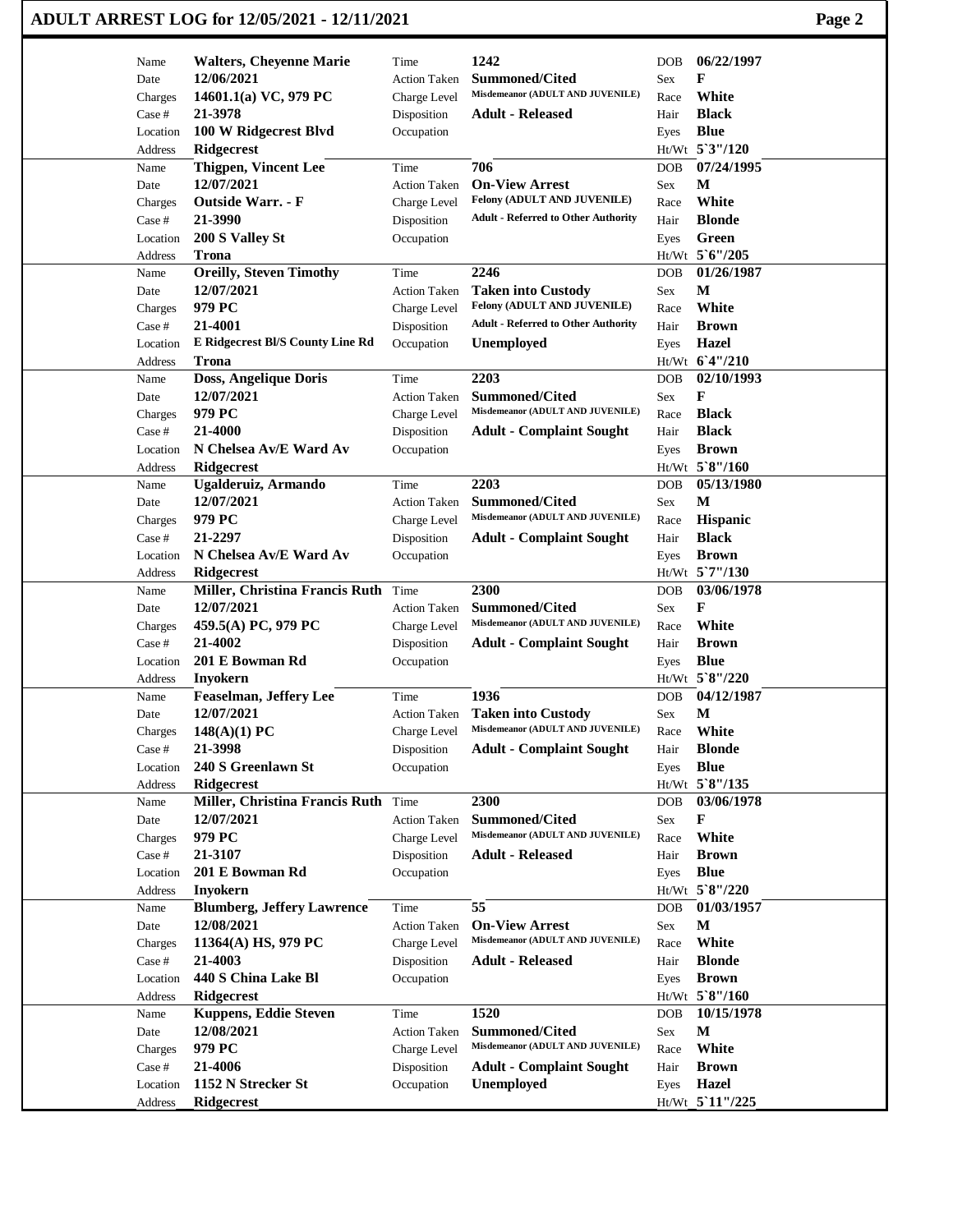| ADULT ARREST LOG for 12/05/2021 - 12/11/2021 | Page 3 |
|----------------------------------------------|--------|
|----------------------------------------------|--------|

| Name               | Cacho, Ricardo                         | Time                      | 1528                                                     | DOB          | 09/22/1989                   |
|--------------------|----------------------------------------|---------------------------|----------------------------------------------------------|--------------|------------------------------|
| Date               | 12/08/2021                             | <b>Action Taken</b>       | <b>Taken into Custody</b>                                | Sex          | M                            |
| Charges            | 11377(A) HS, 979 PC                    | Charge Level              | Misdemeanor (ADULT AND JUVENILE)                         | Race         | Hispanic                     |
| Case #             | 21-4007                                | Disposition               | <b>Adult - Complaint Sought</b>                          | Hair         | <b>Black</b>                 |
| Location           | 200 S Sanders St                       | Occupation                |                                                          | Eyes         | <b>Brown</b>                 |
| Address            | Ridgecrest                             |                           |                                                          |              | Ht/Wt 5`5"/145               |
| Name               | Barragan, Elijah Jesse                 | Time                      | 1611                                                     | DOB          | 09/11/1993                   |
| Date               | 12/08/2021                             | <b>Action Taken</b>       | <b>Summoned/Cited</b>                                    | Sex          | М                            |
| Charges            | 979 PC                                 | Charge Level              | Misdemeanor (ADULT AND JUVENILE)                         | Race         | Hispanic                     |
| Case #             | 21-3000                                | Disposition               | <b>Adult - Complaint Sought</b>                          | Hair         | <b>Black</b>                 |
| Location           | 200 N Gold Canyon St                   | Occupation                | Laborer                                                  | Eyes         | <b>Brown</b>                 |
| Address            | <b>Ridgecrest</b>                      |                           |                                                          |              | Ht/Wt 61"/160                |
| Name               | <b>Cornelius, Jeffrey Robert</b>       | Time                      | 1128                                                     | <b>DOB</b>   | 02/27/1988<br>M              |
| Date               | 12/09/2021                             | <b>Action Taken</b>       | <b>Taken into Custody</b><br>Felony (ADULT AND JUVENILE) | Sex          | White                        |
| Charges<br>Case #  | 979 PC, 979 PC<br>21-4017              | Charge Level              |                                                          | Race<br>Hair | <b>Brown</b>                 |
| Location           | 1301 N Norma St                        | Disposition<br>Occupation | <b>Adult - Complaint Sought</b>                          | Eyes         | <b>Brown</b>                 |
| Address            | <b>Ridgecrest</b>                      |                           |                                                          |              | Ht/Wt 6/180                  |
| Name               | <b>Francoso, Tina Marie</b>            | Time                      | 1333                                                     | DOB          | 05/25/1964                   |
| Date               | 12/09/2021                             | <b>Action Taken</b>       | <b>Summoned/Cited</b>                                    | Sex          | F                            |
| Charges            | 979 PC                                 | Charge Level              | Misdemeanor (ADULT AND JUVENILE)                         | Race         | White                        |
| Case #             | 21-4019                                | Disposition               | <b>Adult - Released</b>                                  | Hair         | <b>Auburn</b>                |
| Location           | 323 S Norma St                         | Occupation                | <b>Unemployed</b>                                        | Eyes         | <b>Brown</b>                 |
| Address            | <b>Ridgecrest</b>                      |                           |                                                          |              | Ht/Wt 5`5"/197               |
| Name               | Mansoor, Mohammad Azam                 | Time                      | 1631                                                     | <b>DOB</b>   | 12/30/1973                   |
| Date               | 12/09/2021                             | <b>Action Taken</b>       | <b>Summoned/Cited</b>                                    | Sex          | M                            |
| Charges            | 979 PC                                 | Charge Level              | Misdemeanor (ADULT AND JUVENILE)                         | Race         | Other                        |
| Case #             | 21-4022                                | Disposition               | <b>Adult - Released</b>                                  | Hair         | <b>Black</b>                 |
| Location           | 600 W Ward Av                          | Occupation                |                                                          | Eyes         | <b>Brown</b>                 |
| Address            | <b>Ridgecrest</b>                      |                           |                                                          |              | Ht/Wt 5`7"/175               |
| Name               | <b>Burr, Derek Howard</b>              | Time                      | 1922                                                     | <b>DOB</b>   | 07/01/1978                   |
|                    |                                        |                           |                                                          |              |                              |
| Date               | 12/09/2021                             | Action Taken              | <b>On-View Arrest</b>                                    | Sex          | M                            |
| Charges            | 602(M) PC, 979 PC                      | Charge Level              | Felony (ADULT AND JUVENILE)                              | Race         | White                        |
| Case #             | 21-4024                                | Disposition               | <b>Adult - Complaint Sought</b>                          | Hair         | <b>Brown</b>                 |
| Location           | 404 W Ward Av                          | Occupation                | Laborer                                                  | Eyes         | <b>Blue</b>                  |
| Address            | <b>Ridgecrest</b>                      |                           |                                                          |              | Ht/Wt 5`8"/170               |
| Name               | <b>Stokes, Alicia</b>                  | Time                      | 2117                                                     | DOB          | 10/08/1988                   |
| Date               | 12/09/2021                             | <b>Action Taken</b>       | <b>Summoned/Cited</b>                                    | Sex          | F                            |
| Charges            | 979 PC                                 | Charge Level              | Misdemeanor (ADULT AND JUVENILE)                         | Race         | White                        |
| Case #             | 21-4025                                | Disposition               | <b>Adult - Complaint Sought</b>                          | Hair         | <b>Brown</b>                 |
| Location           | 1844 E Dolphin Av                      | Occupation                |                                                          | Eyes         | Green                        |
| Address            | Ridgecrest                             |                           |                                                          |              | $Ht/Wt$ 5 $/110$             |
| Name               | <b>Allen-Derschon, Marcus</b>          | Time                      | 2117                                                     | DOB          | 06/02/1992                   |
| Date               | 12/09/2021                             | <b>Action Taken</b>       | <b>Summoned/Cited</b>                                    | Sex          | $\mathbf M$                  |
| Charges            | 979 PC                                 | Charge Level              | Misdemeanor (ADULT AND JUVENILE)                         | Race         | White                        |
| Case #             | 21-4025                                | Disposition               | <b>Adult - Complaint Sought</b>                          | Hair         | <b>Black</b>                 |
| Location           | 1844 E Dophin Av                       | Occupation                |                                                          | Eyes         | <b>Hazel</b>                 |
| Address            | Ridgecrest                             |                           |                                                          |              | Ht/Wt 6'/250                 |
| Name               | <b>Allen-Derschon, Marcus</b>          | Time                      | 2117                                                     | <b>DOB</b>   | 06/02/1992                   |
| Date               | 12/09/2021                             | Action Taken              | Summoned/Cited<br>Misdemeanor (ADULT AND JUVENILE)       | Sex          | M                            |
| Charges            | 979 PC (M)                             | Charge Level              |                                                          | Race         | White                        |
| Case #<br>Location | 21-1483                                | Disposition               | <b>Adult - Complaint Sought</b>                          | Hair         | <b>Black</b>                 |
| Address            | 1844 E Dolphin Av<br><b>Ridgecrest</b> | Occupation                |                                                          | Eyes         | <b>Hazel</b><br>Ht/Wt 6'/250 |
| Name               | Coury, Carissa Ann                     | Time                      | 410                                                      | DOB          | 04/02/1985                   |
| Date               | 12/10/2021                             | <b>Action Taken</b>       | <b>On-View Arrest</b>                                    | Sex          | F                            |
| Charges            | 14601.1(a) $VC$                        | Charge Level              | Misdemeanor (ADULT AND JUVENILE)                         | Race         | White                        |
| Case #             | 21-4026                                | Disposition               | <b>Adult - Complaint Sought</b>                          | Hair         | <b>Blonde</b>                |
| Location           | 1600 W Dolphin Av                      | Occupation                | Unemployed                                               | Eyes         | <b>Blue</b>                  |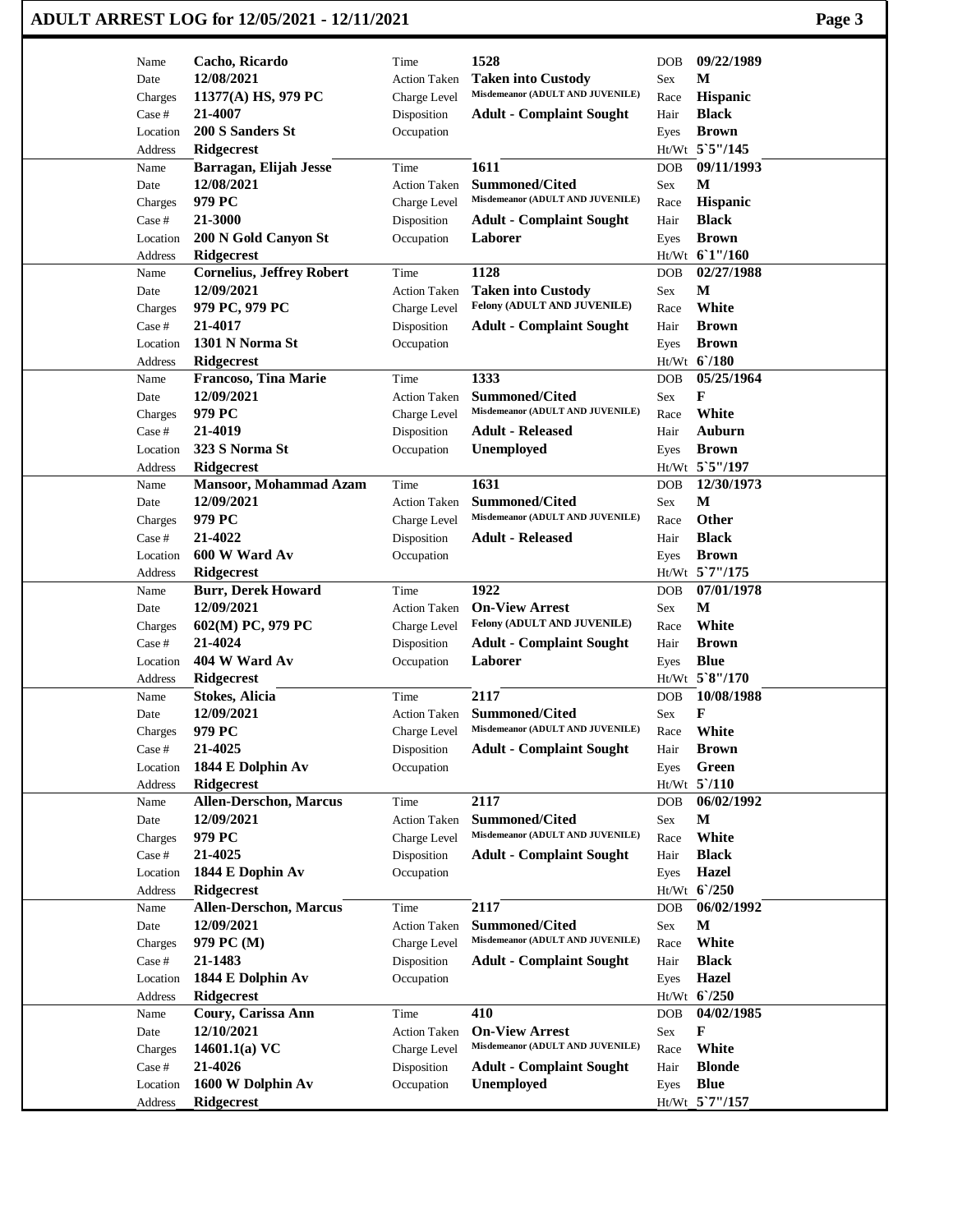| ADULT ARREST LOG for 12/05/2021 - 12/11/2021 | Page 4 |
|----------------------------------------------|--------|
|----------------------------------------------|--------|

| Name              | <b>Green, Deshawn Leavell</b>      | Time                        | 1015                                                      | <b>DOB</b>  | 04/08/1974                     |
|-------------------|------------------------------------|-----------------------------|-----------------------------------------------------------|-------------|--------------------------------|
| Date              | 12/10/2021                         | <b>Action Taken</b>         | <b>Summoned/Cited</b>                                     | Sex         | M                              |
| Charges           | 979 PC                             | Charge Level                | Misdemeanor (ADULT AND JUVENILE)                          | Race        | <b>Black</b>                   |
| Case #            | 21-4028                            | Disposition                 | <b>Adult - Complaint Sought</b>                           | Hair        | <b>Black</b>                   |
| Location          | 400 N Gold Canyon St               | Occupation                  |                                                           | Eyes        | <b>Brown</b>                   |
| Address           | <b>Ridgecrest</b>                  |                             |                                                           |             | Ht/Wt 5`9"/310                 |
| Name              | Turner, Samantha Karina            | Time                        | 1705                                                      | <b>DOB</b>  | 07/07/2001                     |
| Date              | 12/10/2021                         | <b>Action Taken</b>         | <b>Summoned/Cited</b><br>Misdemeanor (ADULT AND JUVENILE) | Sex         | F                              |
| Charges           | 242 PC, 594(A)(2) PC               | Charge Level                |                                                           | Race        | <b>Black</b>                   |
| Case #            | 21-4034                            | Disposition                 | <b>Adult - Complaint Sought</b>                           | Hair        | <b>Brown</b>                   |
| Location          | 100 W California Av                | Occupation                  |                                                           | Eyes        | <b>Brown</b><br>Ht/Wt 5`5"/180 |
| Address           | <b>Ridgecrest</b>                  |                             | 2235                                                      |             | 08/19/1985                     |
| Name              | Lewis, Leon Paul III<br>12/10/2021 | Time                        | <b>Taken into Custody</b>                                 | <b>DOB</b>  | М                              |
| Date              | 11377(A) HS, 979 PC, 1203.2(A) P   | <b>Action Taken</b>         | Felony (ADULT AND JUVENILE)                               | Sex<br>Race | <b>Black</b>                   |
| Charges<br>Case # | 21-4036                            | Charge Level<br>Disposition |                                                           |             | <b>Black</b>                   |
| Location          | 1411 E Bowman Rd                   | Occupation                  | <b>Adult - Complaint Sought</b><br><b>Unemployed</b>      | Hair        | <b>Brown</b>                   |
|                   | <b>Ridgecrest</b>                  |                             |                                                           | Eyes        | Ht/Wt 5`9"/226                 |
| Address<br>Name   | Lyons, Jacqueline Junita           | Time                        | 1954                                                      | <b>DOB</b>  | 10/21/1965                     |
| Date              | 12/10/2021                         | <b>Action Taken</b>         | <b>Summoned/Cited</b>                                     | Sex         | F                              |
| Charges           | 979 PC                             | Charge Level                | Misdemeanor (ADULT AND JUVENILE)                          | Race        | <b>Black</b>                   |
| Case #            | 21-4035                            | Disposition                 | <b>Adult - Complaint Sought</b>                           | Hair        | <b>Black</b>                   |
| Location          | 500 W Drummond Av                  | Occupation                  |                                                           |             | <b>Brown</b>                   |
| Address           | Ridgecrest                         |                             |                                                           | Eyes        | Ht/Wt 61"/187                  |
| Name              | <b>Lewis, Leon Paul III</b>        | Time                        | 2235                                                      | DOB         | 08/19/1985                     |
| Date              | 12/10/2021                         | <b>Action Taken</b>         | <b>Taken into Custody</b>                                 | Sex         | М                              |
| Charges           | 979 PC                             | Charge Level                | Misdemeanor (ADULT AND JUVENILE)                          | Race        | <b>Black</b>                   |
| Case #            | 21-2489                            | Disposition                 | <b>Adult - Referred to Other Authority</b>                | Hair        | <b>Black</b>                   |
| Location          | 1411 E Bowman Rd                   | Occupation                  | <b>Unemployed</b>                                         | Eyes        | <b>Brown</b>                   |
| Address           | Ridgecrest                         |                             |                                                           |             | Ht/Wt 5`9"/226                 |
| Name              | Sanchez, Raul Leonardo             | Time                        | 1437                                                      | <b>DOB</b>  | 11/27/1994                     |
| Date              | 12/10/2021                         | <b>Action Taken</b>         | <b>On-View Arrest</b>                                     | Sex         | M                              |
| Charges           | 14601.1(a) VC, 4000(a)(1) VC       | Charge Level                | Misdemeanor (ADULT AND JUVENILE)                          | Race        | <b>Hispanic</b>                |
| Case #            | 21-4033                            | Disposition                 | <b>Adult - Complaint Sought</b>                           | Hair        | <b>Black</b>                   |
| Location          | 340 N Gold Canyon                  | Occupation                  |                                                           | Eyes        | <b>Brown</b>                   |
| Address           | <b>Ridgecrest</b>                  |                             |                                                           |             | Ht/Wt 5`8"/144                 |
| Name              | <b>Morganhandy</b> , Daysha        | Time                        | 1201                                                      | <b>DOB</b>  | 04/24/2003                     |
| Date              | 12/10/2021                         | <b>Action Taken</b>         | <b>On-View Arrest</b>                                     | Sex         | F                              |
| Charges           | $243(A)$ PC                        | Charge Level                | Misdemeanor (ADULT AND JUVENILE)                          | Race        | <b>Black</b>                   |
| Case #            | 21-4031                            | Disposition                 | <b>Adult - Complaint Sought</b>                           | Hair        | <b>Black</b>                   |
| Location          | 940 E California Av                | Occupation                  |                                                           | Eyes        | <b>Brown</b>                   |
| Address           | Ridgecrest                         |                             |                                                           |             | Ht/Wt 5`8"/160                 |
| Name              | Perez, Stephania                   | Time                        | 246                                                       | DOB         | 05/20/1999                     |
| Date              | 12/11/2021                         | <b>Action Taken</b>         | <b>Taken into Custody</b>                                 | Sex         | F                              |
| Charges           | 273.5(A) PC, 245(A)(1) PC          | Charge Level                | Felony (ADULT AND JUVENILE)                               | Race        | <b>Hispanic</b>                |
| Case #            | 21-4039                            | Disposition                 | <b>Adult - Complaint Sought</b>                           | Hair        | <b>Brown</b>                   |
| Location          | 515 S Downs St                     | Occupation                  |                                                           | Eyes        | <b>Brown</b>                   |
| Address           | Ridgecrest                         |                             |                                                           |             | Ht/Wt 5'/125                   |
| Name              | Velarde, Virgilio Arenillo         | Time                        | 919                                                       | DOB         | 02/11/1955                     |
| Date              | 12/11/2021                         | <b>Action Taken</b>         | <b>On-View Arrest</b>                                     | Sex         | M                              |
| Charges           | $2800(a)$ VC                       | Charge Level                | Misdemeanor (ADULT AND JUVENILE)                          | Race        | <b>Asian/Pacific Islander</b>  |
| Case #            | 21-4042                            | Disposition                 | <b>Adult - Complaint Sought</b>                           | Hair        | Gray                           |
| Location          | N Norma // W Ridgecrest Blvd       | Occupation                  |                                                           | Eyes        | <b>Brown</b>                   |
| Address           | Ridgecrest                         |                             |                                                           |             | Ht/Wt 5 10"/185                |
| Name              | <b>Ramirez, Jeffrey Ross</b>       | Time                        | 1428                                                      | <b>DOB</b>  | 01/09/1968                     |
| Date              | 12/11/2021                         | <b>Action Taken</b>         | <b>Summoned/Cited</b>                                     | Sex         | M                              |
| Charges           | 979 PC                             | Charge Level                | Misdemeanor (ADULT AND JUVENILE)                          | Race        | Hispanic                       |
| Case #            | 21-4047                            | Disposition                 | <b>Adult - Referred to Other Authority</b>                | Hair        | <b>Brown</b>                   |
| Location          | 100 W California Av                | Occupation                  | <b>Self Employed</b>                                      | Eyes        | <b>Brown</b>                   |
| Address           | Ridgecrest                         |                             |                                                           |             | Ht/Wt 5'10"/160                |